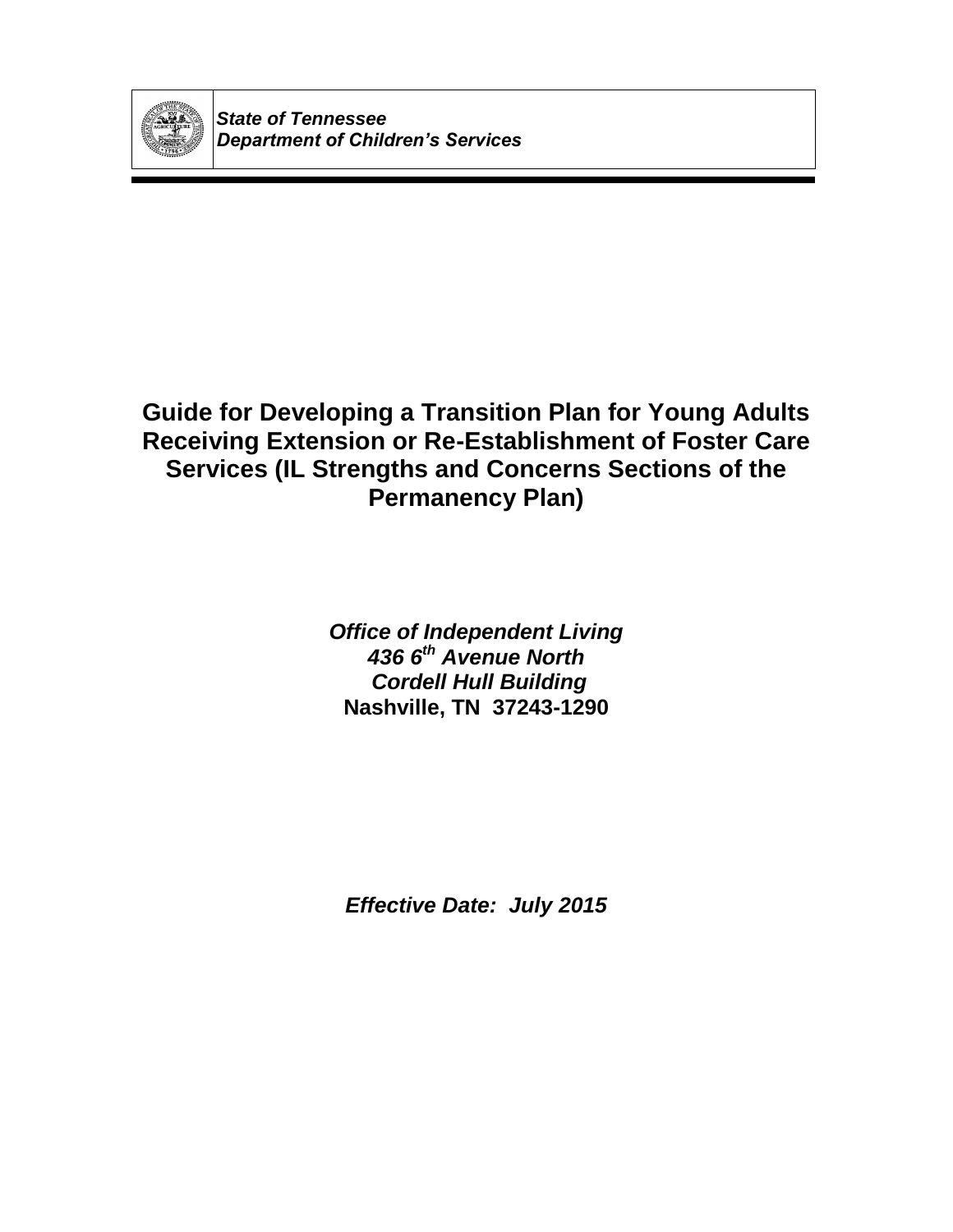# Table of Contents

|                                                                                                           | $\overline{2}$   |
|-----------------------------------------------------------------------------------------------------------|------------------|
|                                                                                                           | $\overline{3}$   |
|                                                                                                           | $\boldsymbol{4}$ |
|                                                                                                           |                  |
|                                                                                                           |                  |
|                                                                                                           |                  |
|                                                                                                           |                  |
|                                                                                                           |                  |
| Parenting for Young Adult                                                                                 | 8                |
|                                                                                                           | 9                |
| <b>Important Things to Discuss with Young Adults 18-21 Receiving</b><br>Extension of Foster Care Services | 9                |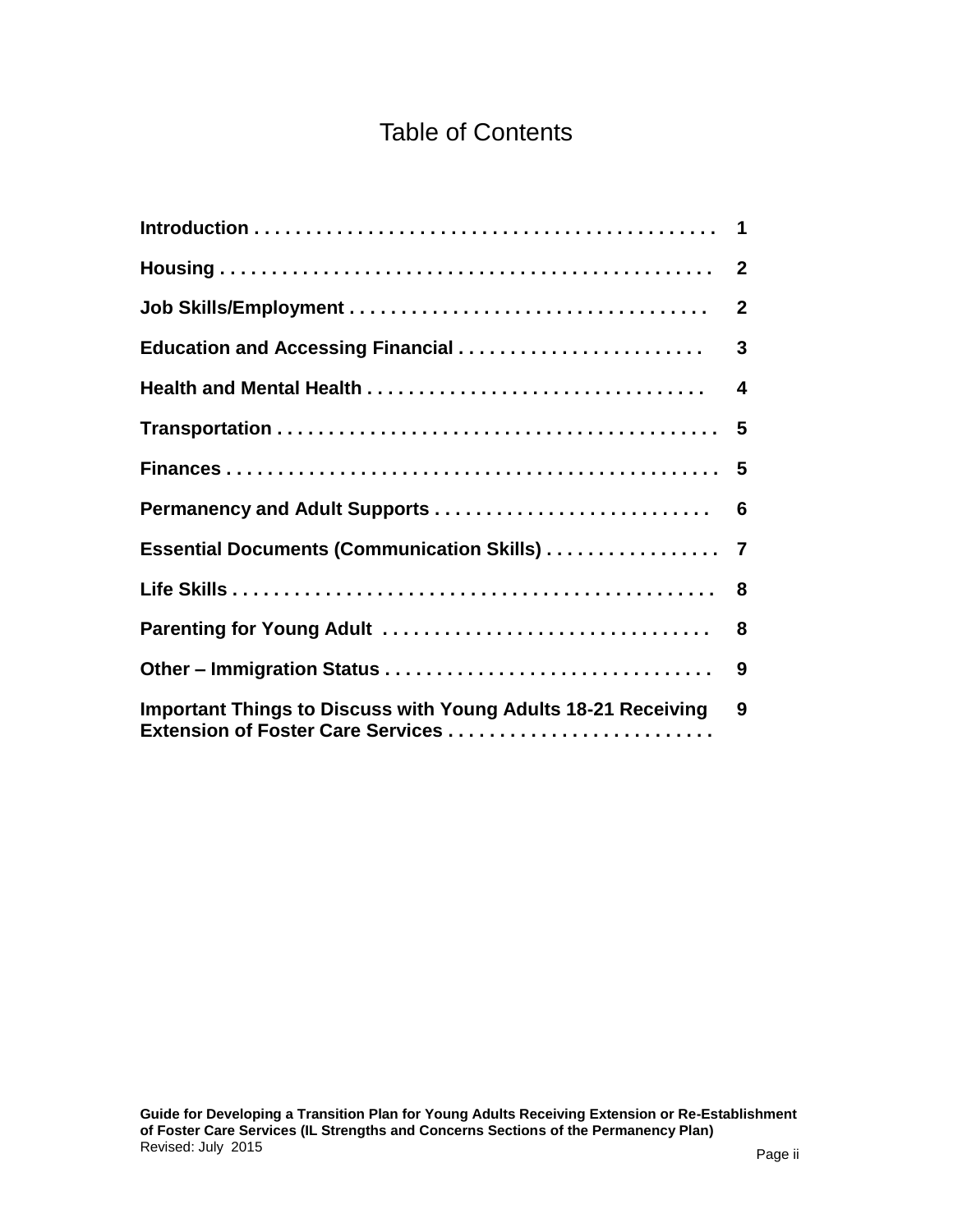# **Introduction**

It is required that a Transition Plan be developed at least annually with young adults receiving Extension of Foster Care Services, or more often if the young adult's circumstances warrant it.

- The Transition Plan is the ongoing planning format for Young Adults (18-21 years of age) receiving Extension of Foster Care Services.
- The plan must be personal to the young adult and detailed, with specific actions taken to help young adults achieve their goals.
- The plan must include specific steps, deadlines, and necessary documents and identified resources for each section.
- Young adults are informed of DCS and other supports that are available to them as recipients of Extension of Foster Care Services.
- The Transition Plan is created by using Independent Living (IL) Strength and Concern Indicators in TFACTS. These Strength and Concern Indicators are then linked to the permanency plan.

This guide provides instruction on which IL Concern records and Missions are used to create all sections of a Transition Plan, which will then be linked to the Permanency Plan. It also provides tips on how to document the information in meaningful ways.

The use of IL Strength Indicators is less prescribed. These can be identified by talking with the young adult and adults who know the young adult. Assessment information can be used, as applicable. The information is documented on the Permanency Plan Template during the CFTM, and then entered into TFACTS.

#### **Important Things to Consider:**

The Strength and Concern records are linked to a unique permanency plan version in TFACTS. This means that the Permanency Goal associated with the young adult as a participant are of a type appropriate to recipients of Extension of Foster Care Services; the appropriate Permanency Goal Types are:

- Completion of High School/GED (Post Custody);
- Completion of Post-Secondary Education-Academic (Post Custody);
- Completion of Post-Secondary Education-Vocational/Technical (Post Custody);
- Completion of Transitional Living Program (Post Custody);
- Only use one (1) IL Concern Indicator and one (1) Mission per section;
- DO NOT group multiple IL Concern Indicators;
- Use the "Revise" function on an approved Family Permanency Plan to include these updates; and
- Each section must be separated to display a correctly developed Transition Plan on the Permanency Plan Summary.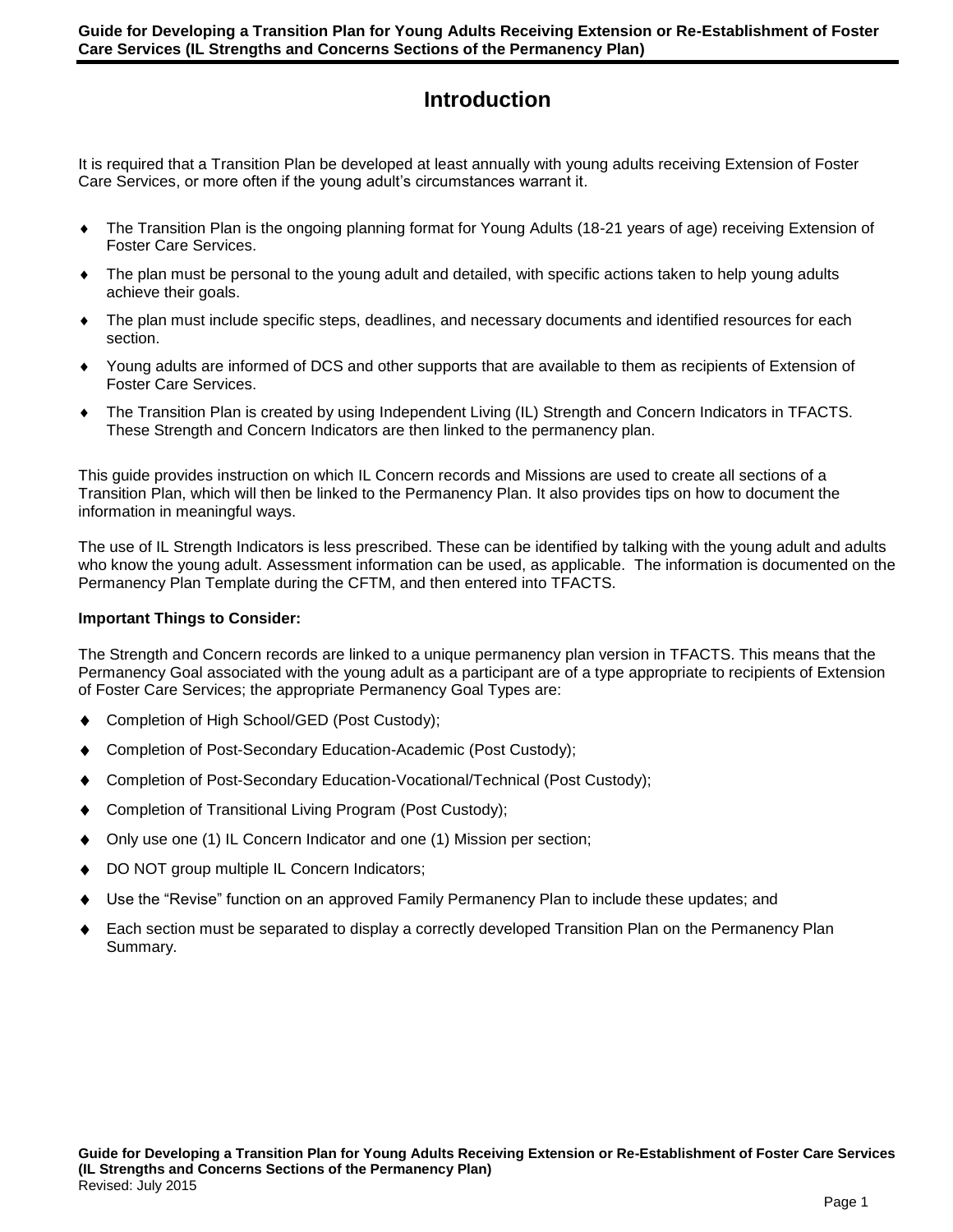| 1. Housing                                                                                                                                                                                                                                                     |                            |                                                                                                    |  |
|----------------------------------------------------------------------------------------------------------------------------------------------------------------------------------------------------------------------------------------------------------------|----------------------------|----------------------------------------------------------------------------------------------------|--|
| Name(s): Name of the young adult                                                                                                                                                                                                                               | <b>Mission: Permanency</b> | Concern Indicator(s): IL Housing                                                                   |  |
| Underlying Needs: What does the young adult need in order to achieve their housing goals? Where does the<br>young adult currently live? Do they plan to move? How are they paying for housing? Where would they live if their<br>current housing fell through? |                            |                                                                                                    |  |
| Desired Outcomes: What are the young adult's goals for housing? How<br>will the team know that the young adult has achieved their desired<br>housing outcome?                                                                                                  |                            | <b>Outcome Expected Achievement</b><br>Date: When will the desired housing<br>outcome be achieved? |  |
| <b>Action Step(s):</b>                                                                                                                                                                                                                                         |                            | <b>Responsible Person(s):</b>                                                                      |  |
| List all action steps needed to achieve the outcome. What resources will<br>assit the young adult in achieving the outcome? Begin date?                                                                                                                        |                            | Who is responsible for each action<br>step?                                                        |  |

# **Housing--things to consider:**

- Does young adult have a backup housing plan?
- How will young adult handle start-up costs for housing if moving? What about furniture, linens, other housing essentials?
- Review and understand leases, rental applications, legal rights of landlords and tenants
- For young adult live in a college dormitory, where will they live when dorms are closed?

| 2. Job Skills/Employment                                                                                                                                                                    |                     |                                                                                             |  |  |
|---------------------------------------------------------------------------------------------------------------------------------------------------------------------------------------------|---------------------|---------------------------------------------------------------------------------------------|--|--|
| Name(s): Name of the young adult                                                                                                                                                            | Mission: Well-Being | Concern Indicator(s): IL Employment                                                         |  |  |
| Description of Concern: What does the young adullt need in order to meet their employment goals? What kind of<br>career does the young adult hope to have? Are any job skills still needed? |                     |                                                                                             |  |  |
| Desired Outcomes: What are the young adult's employment<br>goals? How will the team know when the young adult has<br>achieved their employment goal?                                        |                     | Outcome Expected Achievement Date: When<br>will the desired housing outcome be<br>achieved? |  |  |
| <b>Action Step(s):</b>                                                                                                                                                                      |                     | <b>Responsible Person(s):</b>                                                               |  |  |
| List all action steps needed to achieve the outcome. What<br>resources will assist the young adult in achieving the<br>outcome? Begin date?                                                 |                     | Who is responsible for each action step?                                                    |  |  |

#### **Employment—things to consider:**

- Does young adult have Photo ID and Social Security card?
- Does young adult have a resume?
- Does young adult have a job? If not, what steps are being taken to get a job?
- What does the young adult want to do for a job? Has young adult taken career/interest inventory to identify what jobs they are interested in?
- If in school, what type of summer employment does the young adult plan to have?
- Has young adult accessed local Workforce Investment Act (WIA) career services? Voc Rehab?
- Is the young adult aware of opportunities available through Job Corps or the military?
- If young adult is unable to work, is DCS assisting with SSI application?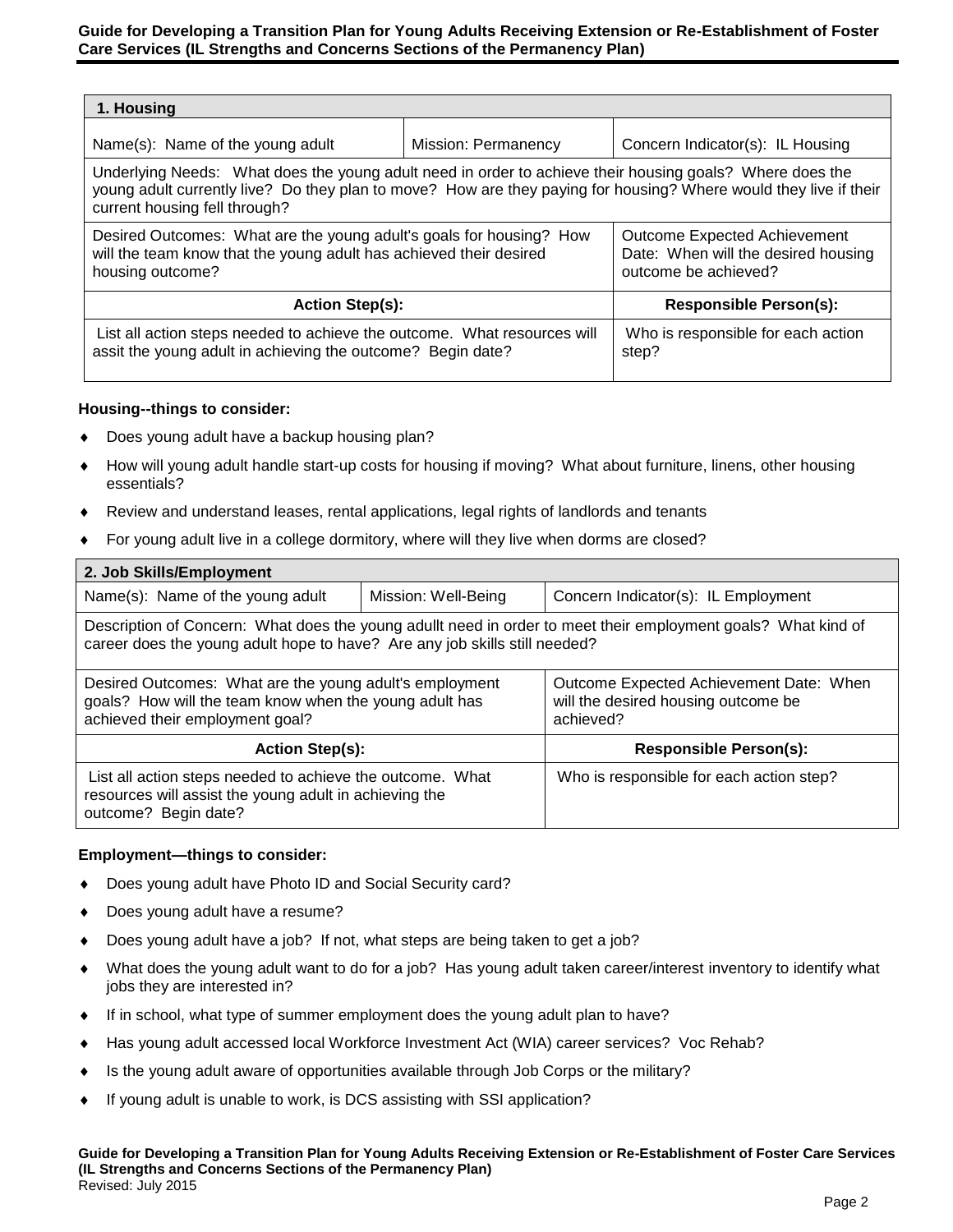| 3. Education and Accessing Financial Aid                                                                                                                                                 |                     |                                                                                                 |  |
|------------------------------------------------------------------------------------------------------------------------------------------------------------------------------------------|---------------------|-------------------------------------------------------------------------------------------------|--|
| Name(s): Name of the young adult                                                                                                                                                         | Mission: Well-Being | Concern Indicator(s): IL Education                                                              |  |
| Description of Concern: What does the young adult need in order to achieve their educational goals?                                                                                      |                     |                                                                                                 |  |
| Desired Outcomes: What are the young adult's educational goals?<br>What financial aid will they access? How will the team know that young<br>adult has achieved their educational goals? |                     | Outcome Expected Achievement Date:<br>When will the desired educational<br>outcome be achieved? |  |
| <b>Action Step(s):</b>                                                                                                                                                                   |                     | <b>Responsible Person(s):</b>                                                                   |  |
| List all action steps needed to achieve the outcome. What resources<br>will assist the young adult in achieving the outcome?<br>Begin date?                                              |                     | Who is responsible for each action<br>step?                                                     |  |

# **Education—things to consider:**

# For young adult in high school

- Verify educational status—is the young adult maintaining eligibility for services?
- How many credits does the student have?
- Expected graduation date?
- Grade in School
- Special Ed/IEP—area of disability
- Is the young adult working toward their GED or interested in pursuing this?
- Clubs or extracurricular activities
- What activities has young adult been involved with to help them consider their options?
- Has ILPS joined the young adult's team and explained educational/training and assistance options to young adult?
- What college/technical program campuses have the agency/FSW/foster parent/other staff taken young adult to visit?
- Is young adult receiving Extension of Foster Care Services to complete HS or a GED by age 21? If yes, do we have a letter from the school stating young adult is on track to graduate by age 21?
- ◆ Is young adult receiving Extension of Foster Care Services to pursue post-secondary education?
- Are there any scholarships the young adult might be eligible for?

For young adult in or pursuing post-secondary education (as applicable)

- What are the young adult's Post-Secondary Plans—have they changed since the last Transition Plan was developed?
- What is the young adult's major area of study?
- Does the young adult need tutoring or any other support services?
- Verify educational status—is the young adult maintaining eligibility for services?
- Is the young adult progressing appropriately according to the educational program's guidelines for completion?
- What are the deadlines for completing post-secondary applications, financial aid, etc? Who will assist the young adult in completing these?
- SAT/ACT score or date to be taken: FAFSA filed:
- College/Technical school application filed
- Explain to the young adult that some services, such as dorm deposits, can only be requested once prior to ETVs administration
- Post-Secondary funding application and supportive documentation filed with ILPS

**Guide for Developing a Transition Plan for Young Adults Receiving Extension or Re-Establishment of Foster Care Services (IL Strengths and Concerns Sections of the Permanency Plan)** Revised: July 2015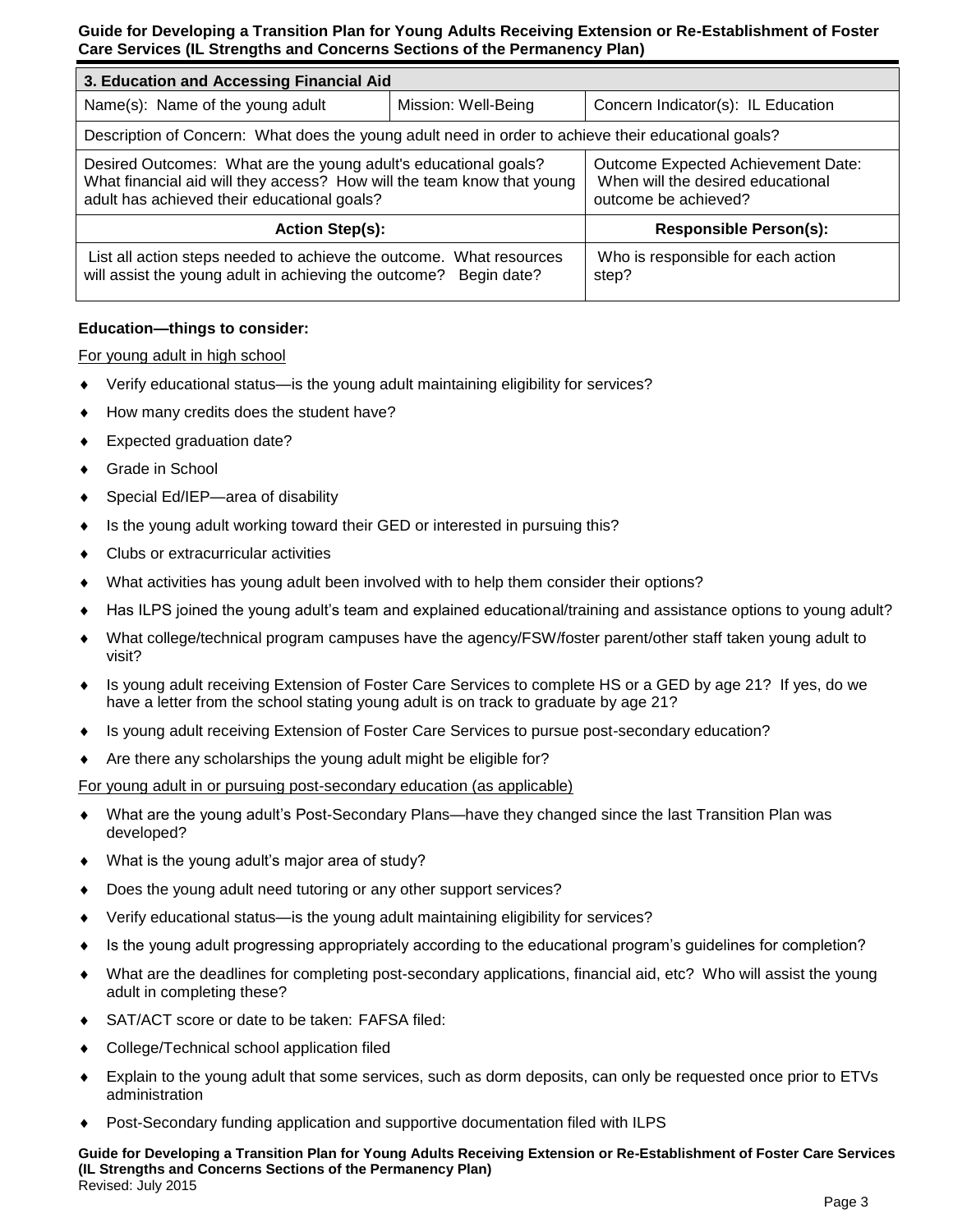| 4. Health and Mental Health                                                                                                                                         |                               |                                                                                                   |  |
|---------------------------------------------------------------------------------------------------------------------------------------------------------------------|-------------------------------|---------------------------------------------------------------------------------------------------|--|
| Name(s): Name of the young adult                                                                                                                                    | Mission: Well-Being           | Concern Indicator(s): IL Health                                                                   |  |
| Description of Concern: What does the young adult need in order to achieve good physical and mental health? Any<br>health related skills or education still needed? |                               |                                                                                                   |  |
| Desired Outcomes: What are the young adult's goals for their physical<br>and mental health? Does the young adult have health insurance?                             |                               | <b>Outcome Expected Achievement Date:</b><br>When will the desired health outcome<br>be achieved? |  |
| <b>Action Step(s):</b>                                                                                                                                              |                               | <b>Responsible Person(s):</b>                                                                     |  |
| List all action steps needed to achieve the outcome.<br>will assist the young adult in achieving the outcome?                                                       | What resources<br>Begin date? | Who is responsible for each action<br>step?                                                       |  |

# **Health and Mental Health—things to consider (as applicable):**

- Does young adult have insurance?
- If not, does plan address steps to apply for TennCare or private health insurance?
- Last EPSDT: Last Dental:
- Does young adult take medication that will require ongoing med management appointments?
- Has young adult received education in pregnancy prevention and maintaining good reproductive health?
- Is young adult involved in counseling?
- Has young adult had A&D issues? Has young adult completed A&D program? Does young adult continue treatment?
- Has agency/FSW assisted young adult to arrange for all appointments to continue in the area where the young adult plans to live?
- Does young adult have all essential documents i.e. birth certificate, social security card, and medical records?
- Have eligible young adults with chronic health conditions been referred to DOH Children's Special Services?
- Has adult mental health worker been requested? Is this person engaged & a part of the team?
- Has DIDDS referral been completed? Has DIDDS counselor been engaged & a part of the team?
- Has Voc Rehab referral been processed? Is counselor engaged & a part of the team?
- Has young adult identified a health care proxy and completed Health Care Proxy form?
- SSI status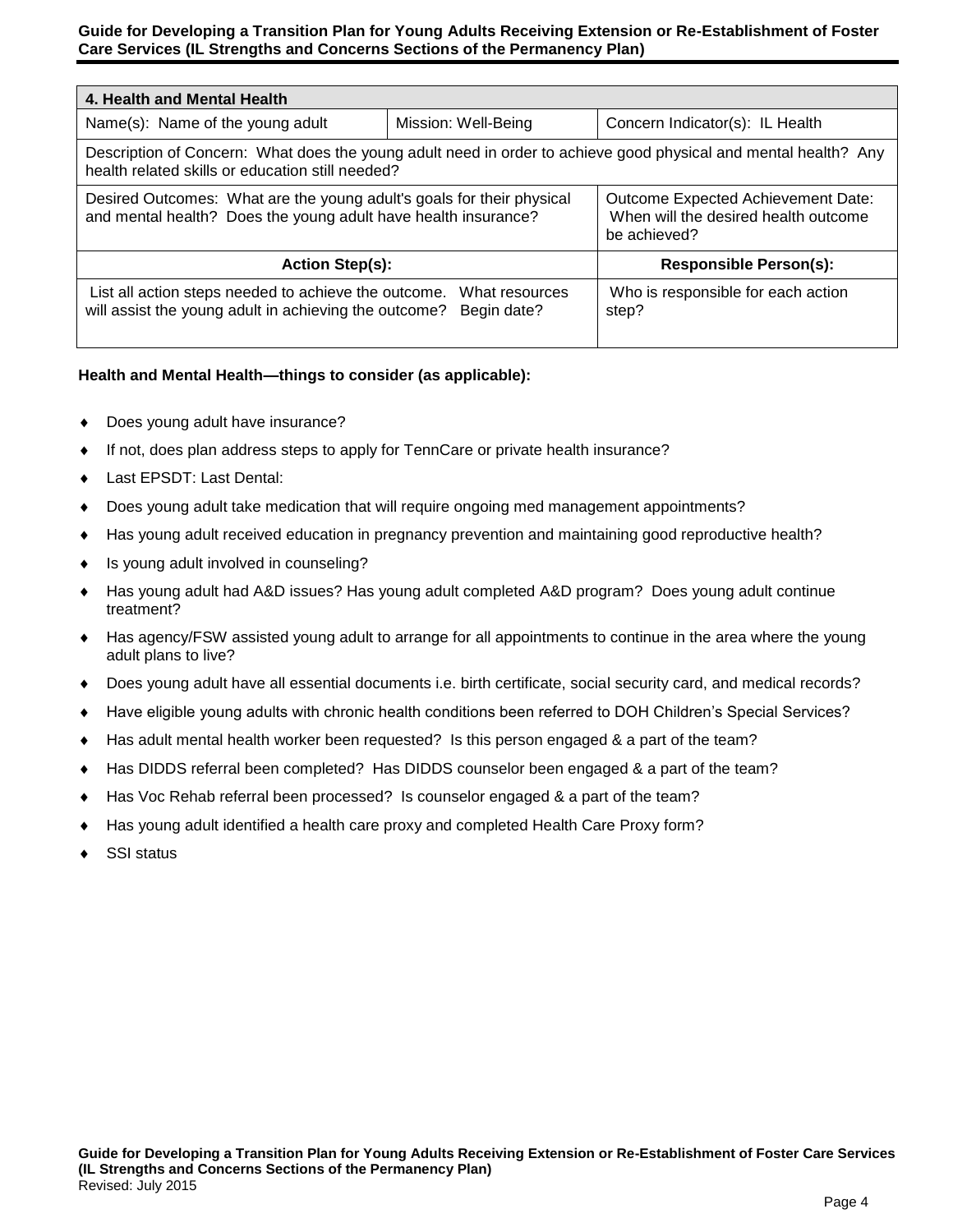| 5. Transportation                                                                                                                                                                     |                 |                                                                                                    |  |
|---------------------------------------------------------------------------------------------------------------------------------------------------------------------------------------|-----------------|----------------------------------------------------------------------------------------------------|--|
| Name(s): Name of the young adult                                                                                                                                                      | Mission: Safety | Concern Indicator(s): IL Transportation                                                            |  |
| Description of Concern: What does the young adult need in order to achieve their transportation goals? Any skills<br>needed?                                                          |                 |                                                                                                    |  |
| Desired Outcomes: What are the young adult's goals for accessing<br>reliable transportation? How will the team know that the young person has<br>achieved their transportation goals? |                 | Outcome Expected Achievement Date:<br>When will the desired transportation<br>outcome be achieved? |  |
| <b>Action Step(s):</b>                                                                                                                                                                |                 | <b>Responsible Person(s):</b>                                                                      |  |
| List all action steps needed to achieve the outcome. What resources will<br>assit the young adult in achieving the outcome? Begin date?                                               |                 | Who is responsible for each action<br>step?                                                        |  |

# **Transportation—things to consider:**

- What is the young adult's plan for maintaining stable transportation?
- Will young adult live near public transportation
- Does young adult know how to use public transportation if available?
- Has young adult had driver's education or some driver's education program?
- Does young adult have a driver's license? Insurance?
- Does young adult have a vehicle?
- Does young adult understand the basics of buying/ maintaining a vehicle?
- Has young adult saved any money toward buying a vehicle?

| 6. Finances                                                                                                                                                                     |                     |                                                                                               |  |
|---------------------------------------------------------------------------------------------------------------------------------------------------------------------------------|---------------------|-----------------------------------------------------------------------------------------------|--|
| Name(s): Name of the young adult                                                                                                                                                | Mission: Well-Being | Concern Indicator(s): IL Finances                                                             |  |
| Description of Concern: What does the young adult need in order to achieve their financial goals?                                                                               |                     |                                                                                               |  |
| Desired Outcomes: What are the young adult's financial goals? Any<br>financial skills still needed? Identify any benefits the young person may<br>be able to access as an adult |                     | Outcome Expected Achievement Date:<br>When will the desired financial outcome<br>be achieved? |  |
| <b>Action Step(s):</b>                                                                                                                                                          |                     | <b>Responsible Person(s):</b>                                                                 |  |
| List all action steps needed to achieve the outcome. What resources<br>will assist the young adult in achieving the outcome? Begin date?                                        |                     | Who is responsible for each action<br>step?                                                   |  |

#### **Finances—things to consider:**

- Has agency/FSW/foster parent assisted young adult in preparing a monthly budget based on their proposed housing plans and other financial responsibilities?
- Does the young adult have a checking &/or a savings account?
- Has young adult saved any money?
- Will the young adult be able to access any trust funds, settlements, etc.?
- Young adult's current income and needed income from employment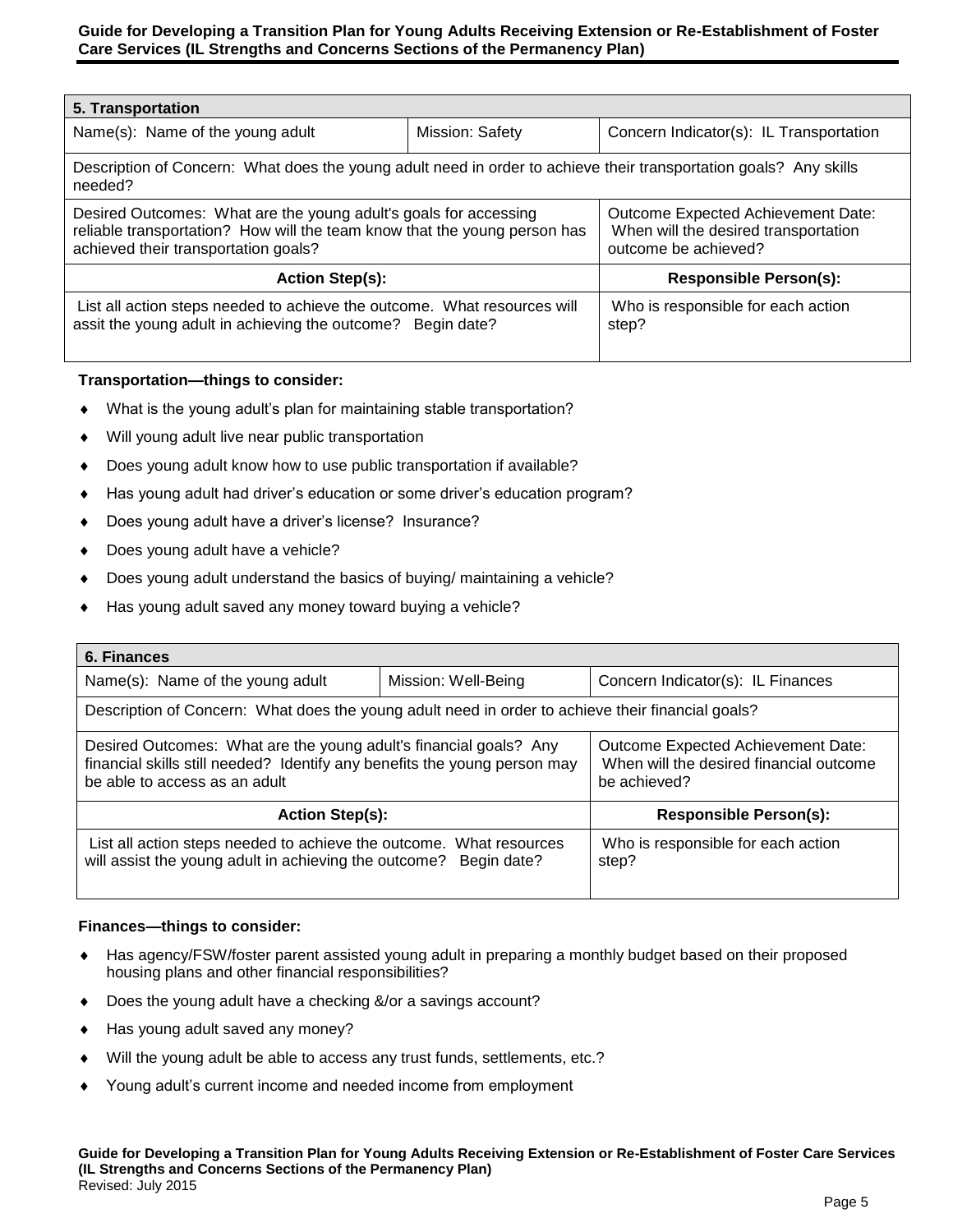- Will young adult continue to be eligible for voluntary extension of foster care services (will turn 21 years of age, for example)?
- Does plan address steps to be taken to access public assistance such as the Supplemental Nutrition Assistance Program (SNAP), Families First, etc?
- Does the young adult know and understand the importance of developing and maintaining a sound credit history and credit rating?
- Supplemental Security Income (SSI*):*
- ◆ Is the young person a current recipient of Supplemental Security Income (SSI)?
- Is an application for SSI pending?
- Has an application for SSI been denied?
- If a young person's SSI has been denied, has an appeal been filed?

| 7. Permanency and Adult Supports                                                                                                                                                                                                                                                                                             |                     |                                                                                                |  |
|------------------------------------------------------------------------------------------------------------------------------------------------------------------------------------------------------------------------------------------------------------------------------------------------------------------------------|---------------------|------------------------------------------------------------------------------------------------|--|
| Name(s): Name of the young adult                                                                                                                                                                                                                                                                                             | Mission: Permanency | Concern Indicator(s): IL Social Skills                                                         |  |
| Description of Concern: What does the young adult need in order to achieve their permanency goals? What is<br>needed to ensure the young adult has opportunities to engage in the types of activities normally available to young<br>adults not in EFCS?                                                                     |                     |                                                                                                |  |
| Desired Outcomes: What are the young adult's goals for permanency<br>and lifelong connections? How will the team know that young person<br>has achieved their permanency goals? How will<br>the team know the young adult has opportunities to engage in the types<br>of activities normally available to youth not in EFCS? |                     | Outcome Expected Achievement Date:<br>When will the desired permanency<br>outcome be achieved? |  |
| <b>Action Step(s):</b>                                                                                                                                                                                                                                                                                                       |                     | <b>Responsible Person(s):</b>                                                                  |  |
| List each support person and their contact information. List all action<br>steps needed to achieve the outcome. What resources will assist the<br>young adult in achieving the outcomes? Begin date?                                                                                                                         |                     | Who is responsible for each action step?                                                       |  |

#### **Permanency--things to consider:**

- Who does the young adult consider their family and important adult connections?
- How are these adults involved in the Child and Family Team?
- How has agency/FSW/foster parent been able to help this young adult develop positive adult supports beyond the agency?
- Does the young adult know: Foster parents or other providers will afford young adults in EFCS every opportunity for social development, recreation and to have normal life experiences? That the young adult may attend overnight or planned activities if the activity is determined by the licensed foster home or other providers to be safe and appropriate? That it is reasonable for the foster parent and other providers to have knowledge of where and with whom the youth is staying, when the young adult is on an outing or overnight activity?
- Does the young adult know: Foster parents or other providers will assist the young adult in making developmentally appropriate choices in choosing normal activities which include, but are not limited to, extracurricular, enrichment, and social activities, that may include dating, outdoor activities, "hanging out" with friends, prom, sports, clubs, vocational activities, religious/cultural events, field trips, driver's education, etc.? And, that DCS and/or providers may be able to help pay for some of these activities?
- Where does the young adult spend holidays?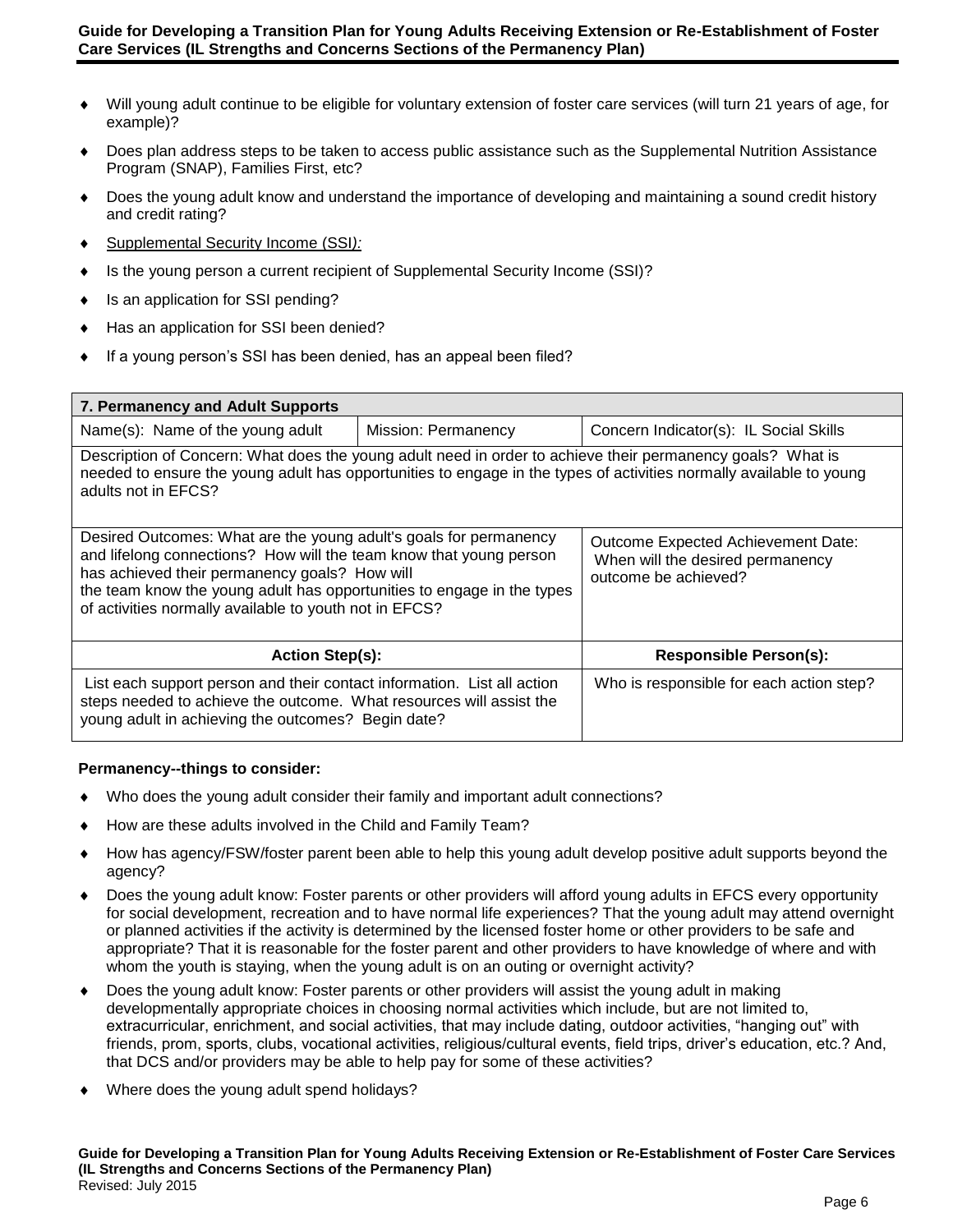| 8. Essential Documents (Communication Skills)                                                                                                                      |                 |                                                                                                         |  |
|--------------------------------------------------------------------------------------------------------------------------------------------------------------------|-----------------|---------------------------------------------------------------------------------------------------------|--|
| Name(s): Name of the young adult                                                                                                                                   | Mission: Safety | Concern Indicator(s): IL Communication Skills                                                           |  |
| Description of Concern: Describe the concerns related to any essential documents that young adult may still need.                                                  |                 |                                                                                                         |  |
| Desired Outcomes: Which essential documents does the young adult<br>have? Which ones do they still need? (Use checklist below to identify<br>all needed documents) |                 | Outcome Expected Achievement Date: When will<br>the desired essential documents outcome be<br>achieved? |  |
| <b>Action Step(s):</b>                                                                                                                                             |                 | <b>Responsible Person(s):</b>                                                                           |  |
| List all action steps needed to achieve the outcome. What resources<br>will assist the young adult in achieving the outcome?<br>Begin date?                        |                 | Who is responsible for each action step?                                                                |  |

Essential Documents List (to guide Desired Outcomes & Action Steps" in the above concern record).

|                | State Issued Photo Identification                                                  |
|----------------|------------------------------------------------------------------------------------|
|                | Driver's License (if applicable)                                                   |
|                | Social Security Card                                                               |
|                | Resume (when work experience can be described)                                     |
|                | Medical records (to include immunization record)                                   |
|                | <b>TennCare Card</b>                                                               |
| $\Box$         | <b>Birth Certificate</b>                                                           |
|                | Religious Documents and Information (if applicable)                                |
| $\mathbb{R}^n$ | Documentation of Immigration, or Naturalization (if applicable)                    |
|                | Death Certificate (if parents are deceased)                                        |
|                | Life Book                                                                          |
| $\Box$         | List of adult relatives and other supportive adults                                |
|                | Previous placement information                                                     |
|                | <b>Education records</b>                                                           |
|                | Health Care Proxy Form (Advance Health Care Plan)                                  |
|                | Proof of foster care placement (ex: court order that placed them into foster care) |
|                |                                                                                    |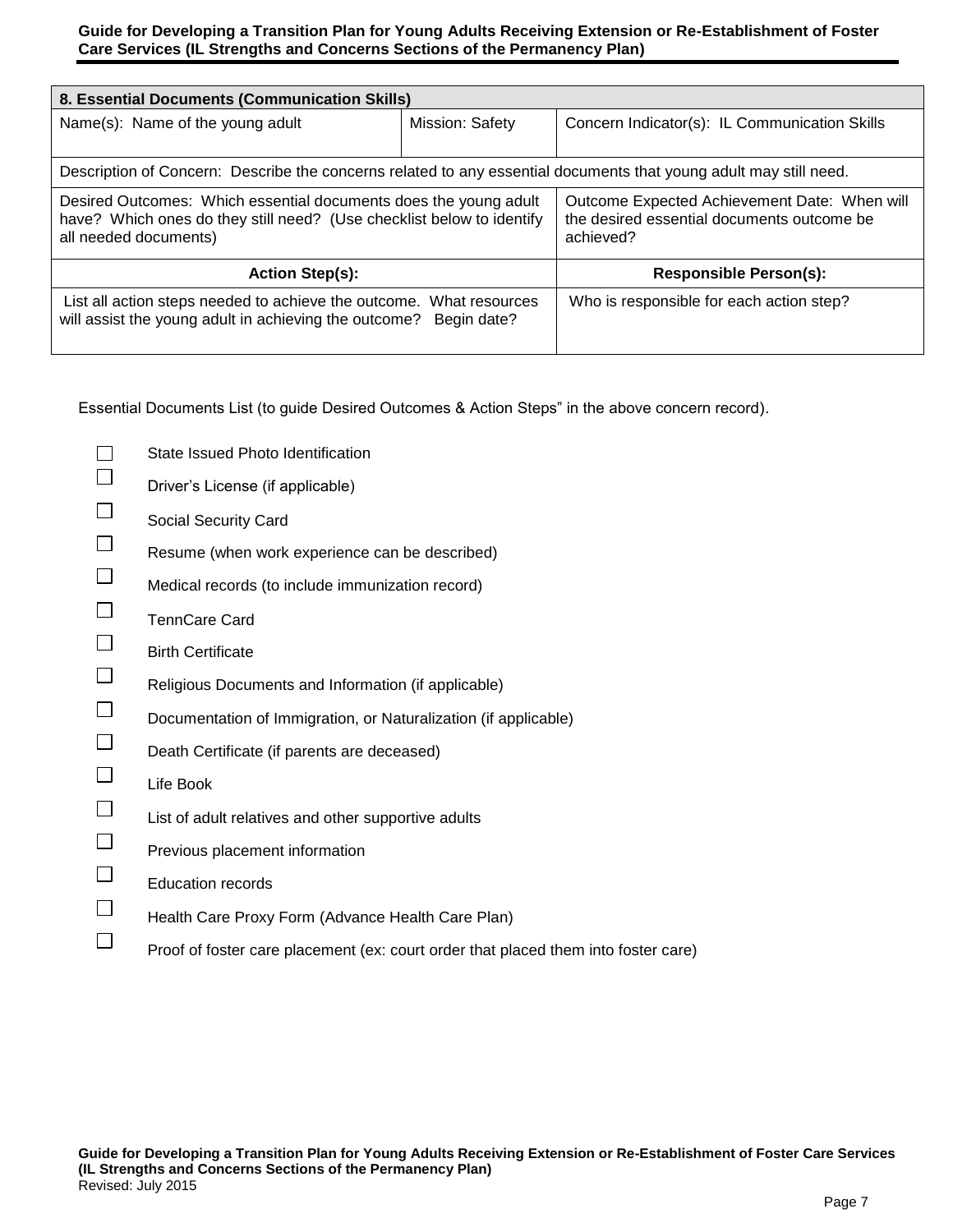| 9. Life Skills                                                                                                                                           |                     |                                                                                                |  |
|----------------------------------------------------------------------------------------------------------------------------------------------------------|---------------------|------------------------------------------------------------------------------------------------|--|
| Name(s): Name of the young adult                                                                                                                         | Mission: Well-being | Concern Indicator(s): IL Life Skills                                                           |  |
|                                                                                                                                                          |                     |                                                                                                |  |
| Description of Concern: What life skills does the young person still need to focus on as an adult?<br>Most recent<br><b>ACLSA Scores</b>                 |                     |                                                                                                |  |
| Desired Outcomes: What are the young adult's life skills goals? How<br>will the team know that the young person has achieved their life skills<br>qoals? |                     | Outcome Expected Achievement Date:<br>When will the desired life skill outcome<br>be achieved? |  |
| <b>Action Step(s):</b>                                                                                                                                   |                     | <b>Responsible Person(s):</b>                                                                  |  |
| List all action steps needed to achieve the outcome. What resources<br>will assist the young adult in achieving the outcome?<br>Begin date?              |                     | Who is responsible for each action<br>step?                                                    |  |

# **Life Skills: Things to consider**

- Focus on a summary of what is still needed for the young adult at this point
- Review self reporting by the young adult and/or other supportive adults/most recent ACLSA (if applicable) for any underlying issues
- What things do the young adult feel is needed to be successful?

| 10. Parenting for Young Adult (If applicable)                                                                                                    |                 |                                                                                               |  |
|--------------------------------------------------------------------------------------------------------------------------------------------------|-----------------|-----------------------------------------------------------------------------------------------|--|
| Name(s): Name of the young adult                                                                                                                 | Mission: Safety | Concern Indicator(s): Parenting                                                               |  |
| Description of Concern: What does the young adult need in order to achieve their parenting goals?                                                |                 |                                                                                               |  |
| Desired Outcomes: Describe the young adult's parenting goals. How will the<br>team know that the young adult is achieving their parenting goals? |                 | Outcome Expected Achievement Date:<br>When will the desired parenting<br>outcome be achieved? |  |
| <b>Action Step(s):</b>                                                                                                                           |                 | <b>Responsible Person(s):</b>                                                                 |  |
| List all action steps needed to achieve the outcome. What resources will<br>assist the young adult in achieving the outcome? Begin date?         |                 | Who is responsible for each action<br>step?                                                   |  |

#### **Parenting for Young Adult—things to consider**

- Does young adult have a child or children living with her/him?
- Is young adult exhibiting good parenting skills? What parenting support does the young adult have/need?
- Is young adult keeping all well baby checks and other infant needs, *i.e.* follow up on medical issues & recommendations TN Early Intervention System (TEIS) referral?
- Does young adult know steps to apply for Families First and Women, Infants, and Children (WIC) supplemental nutrition program?
- Who takes care of the child while the young adult is in school or working?